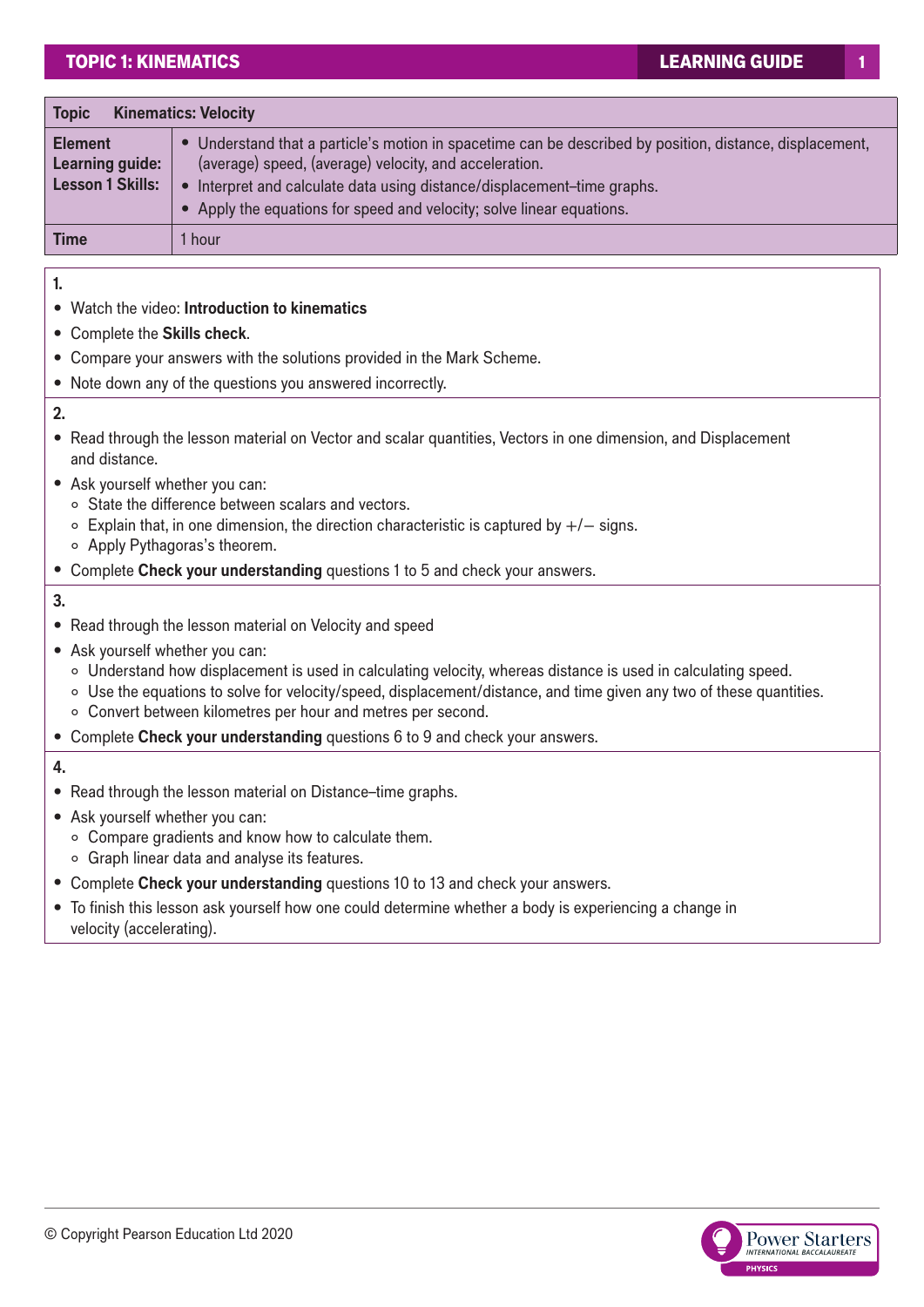| <b>Kinematics: Acceleration</b><br><b>Topic</b>              |                                                                                                                                                                                                                                                                                                  |  |
|--------------------------------------------------------------|--------------------------------------------------------------------------------------------------------------------------------------------------------------------------------------------------------------------------------------------------------------------------------------------------|--|
| <b>Element</b><br>Learning guide:<br><b>Lesson 2 Skills:</b> | • Understand that a particle's motion in spacetime can be described by position, distance, displacement,<br>(average) speed, (average) velocity, and acceleration.<br>Interpret and calculate data using velocity-time graphs.<br>• Apply speed/velocity/time equations; solve linear equations. |  |
| <b>Time</b>                                                  | 1 hour                                                                                                                                                                                                                                                                                           |  |

**1.**

## • Watch the video **Introduction to kinematics**

- ° Think about how we use everyday words like 'acceleration' and 'deceleration'. Does the video use them the same way, or differently?
- Read through the lesson material on Acceleration.
- Ask yourself whether you can:
	- ° Explain that acceleration is a vector quantity.
	- $\circ$  Apply the change in velocity equation correctly, for example, that 10 m s<sup>-1</sup> (−5 m s<sup>-1</sup>) = 15 m s<sup>-1</sup>.
- Complete **Check your understanding** questions 1 and 2 and check your answers.

### **2.**

- Read through the lesson material on Velocity–time graphs.
- Ask yourself whether you can: ° Explain why uniform acceleration produces linear velocity–time graphs.
- Complete **Check your understanding** questions 3 to 7 and check your answers.

## **3.**

- Read through the lesson material on Area under a velocity–time graph.
- Ask yourself whether you can:
	- ° Use basic geometry to calculate the area of rectangles and triangles.
	- ° Use your calculator to find the square and square root of values.
- Complete **Check your understanding** questions 8 and 9 and check your answers.